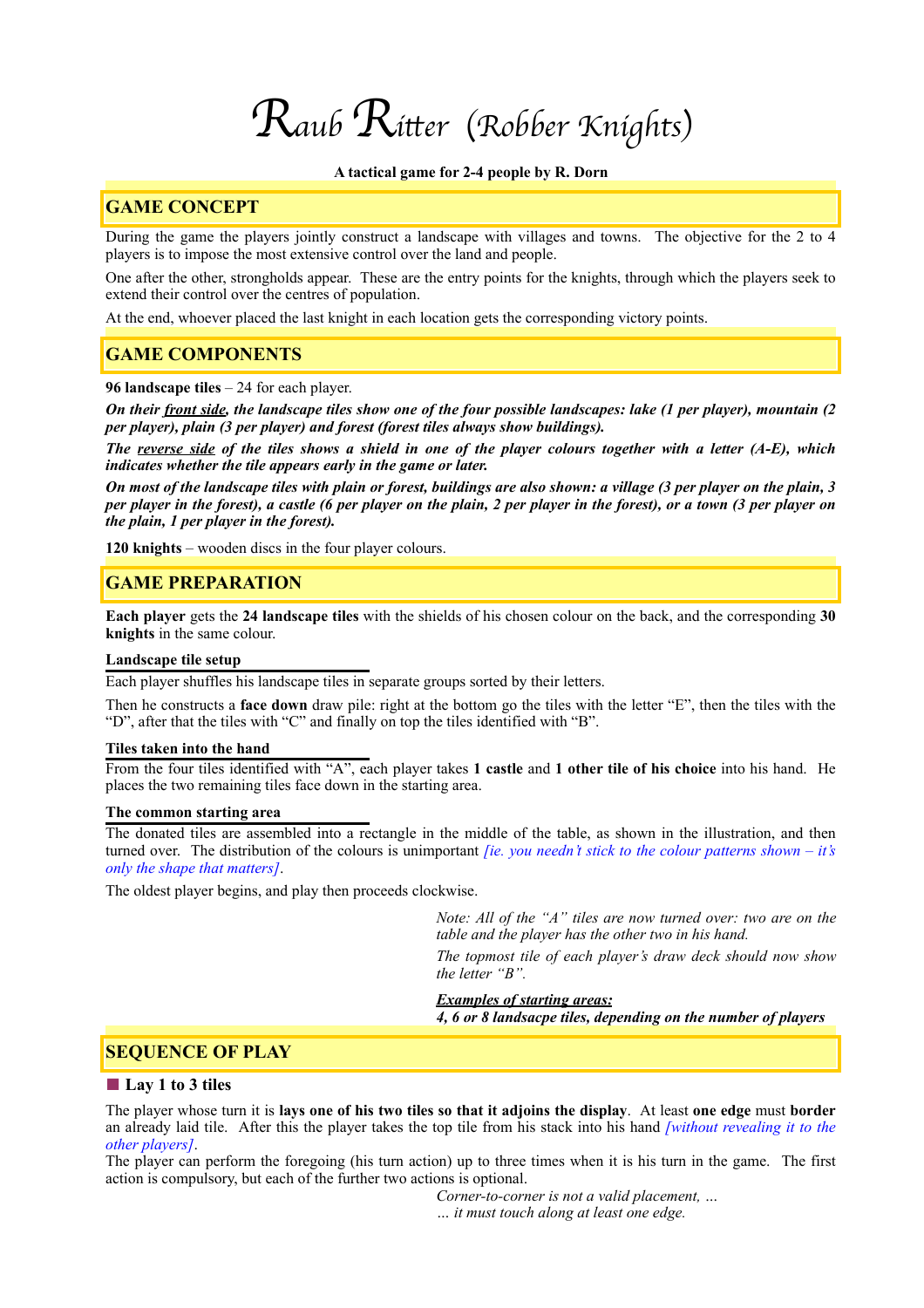## ■ **Lay a stronghold and move knights**

## **Place a stronghold**

If the player places a tile with a **stronghold**, he may place a stack of **up to five of his knights** along with it.

## **Move knights**

- The player then moves his stack of knights out of his castle in one of the possible directions (not diagonally), in a straight line without corners.
- The knights are always moved from one tile to the next, **without jumping over any tiles or empty spaces**.
- The player must **leave knights behind** on each tile that he crosses, including his stronghold. Depending on the landscape type (plain, forest or mountain), different numbers of knights must be left behind:
	- − On a plains tile: at least 1 knight
	- − On a forest tile: at least 2 knights
	- − On a mountain tile: at least 3 knights
	- − **No** knights may enter a lake tile.
- It is allowed to leave **more** knights behind on a tile than necessary, but **never more than 4 knights per tile** *[this is what the German appears to say, but what it means is there can never be more than 4 knights on a tile at the end of movement]*. If this limit would be **exceeded** by moving a stack of knights, the tile may **not** be entered. *[So 2 knights in a forest would appear to protect the tiles beyond, because if 2 knights enter, they must remain,*  and more than 3 cannot enter. However, the example indicates that what the rule should actually say is that, if *the 4 knight limit would be exceeded after the minimum number of knights is left behind, then the tile cannot be entered. You thus need 3 knights to block movement beyond a forest.]*
- Knights may **set foot** in forests and mountains only if there are **enough of them** in the stack *[ie. the number of knights you must leave behind on a tile is also the minimum number you need to enter it, even if you don't leave]*.
- Knights can be moved **only** immediately **after they are placed**, and not later on in the game.
- If knights are moved to a tile which is already occupied by one or more knights, the new knights are placed on top.

*Note: It can happen that a player has already used all of his knights, but must play one or more tiles with strongholds. In that case, he cannot place any knights on them.* 

*Example:* 

*Player "red" puts 4 knights on his just placed stronghold.* 

*He decides to move them to the right and leaves 1 knight on the stronghold (plain) 2 knights on the village (forest) 1 knight on the town (plain)* 

*Example [not a continuation of the previous example]: Player "yellow" has played 4 knights Example: After this it is player "red"'s turn and he plays [a stronghold with] 4 knights [and moves them as shown. Note that there must temporarily have been 6 knights on the forest as he moved through it, hence my earlier comment about the stacking limit]. For now he controls these 4 tiles. The tile with the village has reached its maximum number of knights and can no longer be entered.* 

# ■ Size of the playing area

The extent of the tile display varies according to the number of players, thus:

- 2 players: a row or column can hold a maximum of 7 tiles and the extent of the display is at most 7 x 7 tiles.
- 3 players: 8 per row or column, 8 x 8 tiles.
- 4 players: 10 per row or column, 10 x 10 tiles.

If all of the tiles have been played, the game ends and scoring occurs.

## *Example:*

*In this 2-player game, the borders of the playing area have already been defined. It can thus be seen that further tiles may be laid only in the area indicated in green.* 

*Note: It can happen that the players do not all play their last tile in the same round.* 

# **GAME END AND SCORING**

Victory points are now awarded for the knights in castles, villages and towns.

The player whose knight is **on top** of a stack gets the appropraite number of victory points: